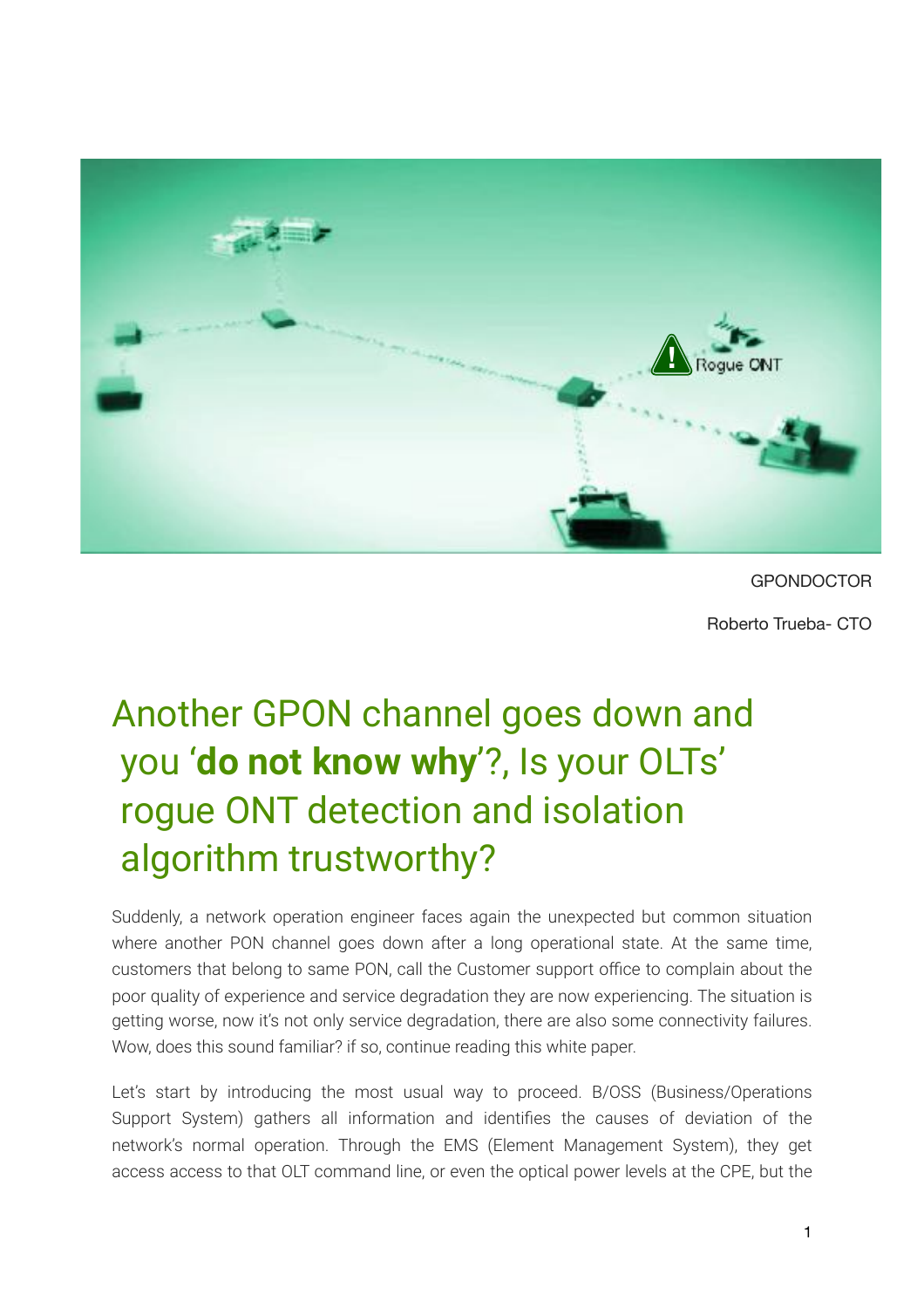

events, notifications or alarms data are not enough to understand what is going on. Even more, upstream communication problems may prevent the ONT from transmitting alarms to the OLT or the EMS. And to make things worse, the ONTs are being randomly deactivated by the OLT, which increases the problem's complexity. Therefore, how can this be fixed?

Under these circumstances, You may be facing the problem of a **Rogue** or **Killer ONT**. At this point you may be wondering: what does a rogue ONT mean? How could it be that a previously tested ONT architecture, which was behaving normally for a long time, is now degrading all communications within the FTTH network? How frequent does this happen on FTTH networks? Are there any mechanisms to detect and isolate the rogue ONT?

### What does a rogue ONT mean?

Briefly, "a rogue ONT" is an ONT or HGU (Home Gateway Unit) that doesn't transmit within a time-slot defined by the OLT (through BWMaps, time-slot allocations for upstream). According to ITU-T, a Rogue ONT is an ONT that emits power outside of its allocated time-slot (*Supplement 49 to ITU-T G-series Recommendations*).

One possible reason is when the ONT's optical laser becomes defective and drifts out of the assigned time-slot. If this time deviation be larger than the guard time, between two consecutive time-slots, it will cause collisions and impact on subscriber service performance. That ONT becomes "ROGUE" and the OLT will not be able to communicate with it.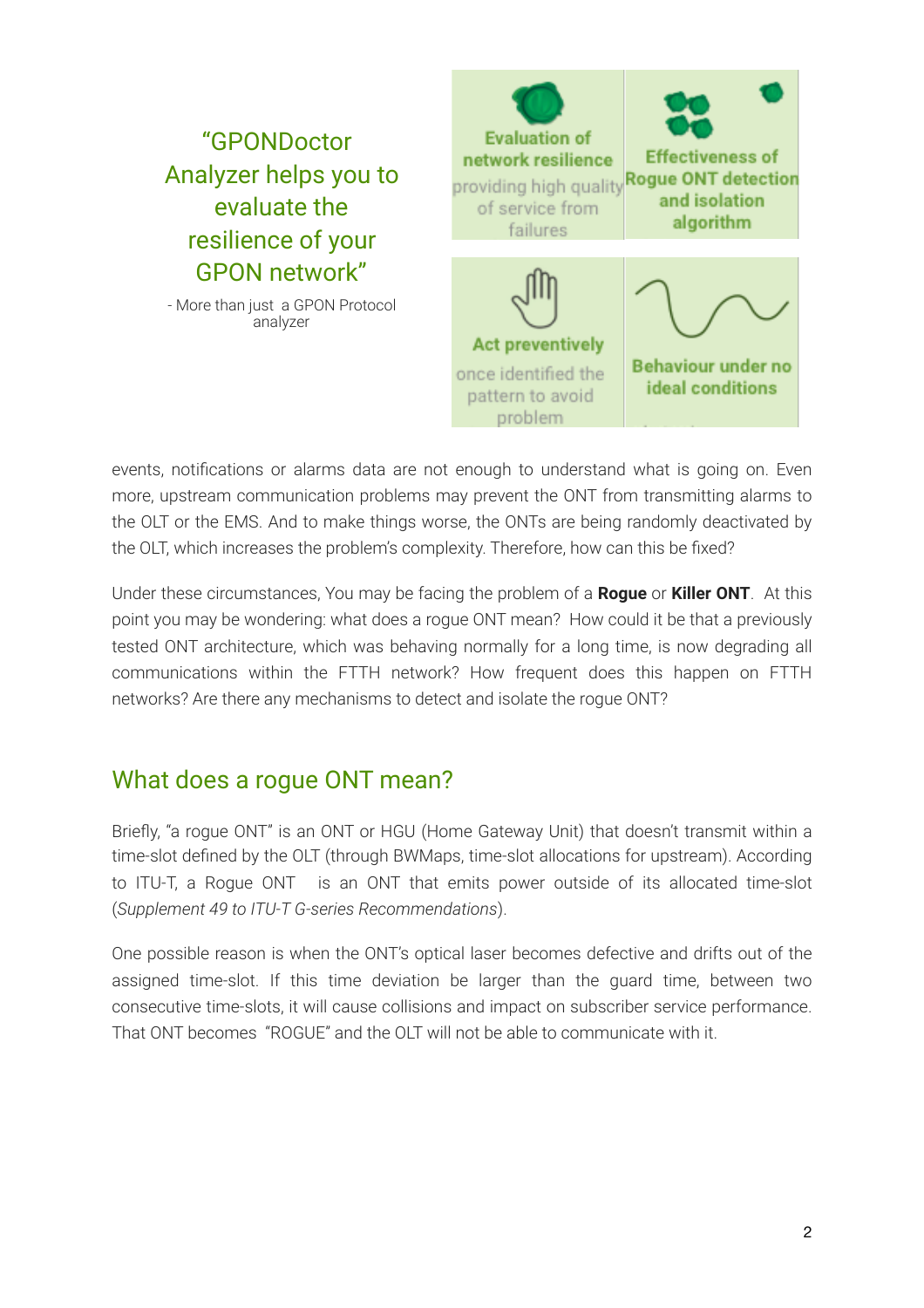# How could it be that a previously tested ONT model, behaving normally for a long time, is now degrading the communications within the GPON network?

An example list of conditions that could increase risk, expose or cause a ROGUE behavior:

- A) HEC errors in BWMaps (ONT transmission grants issued by the OLT): The ONT cannot repair the allocation, and therefore that allocation is discarded and no traffic is transmitted in the Upstream direction.
- B) A failed software instance suddenly "hangs up" which makes the ONT not responding to OLT request or to lose it's State machine synchronization with the OLT.
- C) Optical laser becomes defective and impacts on other ONTs communications to the OLTs..
- D) CW (Continous Wave) turn laser fails with a condition of "always on" mode, impacting on the entire GPON upstream communication flow.
- E) FTTH network growth more ONTs increasing the MTTF ( mean time to failure )
- F) ONTs from different vendors interoperability must be tested and this is tricky. If just the OLT has a software update, was it thoroughly lab tested with every different vendor ONT ( even though they may not have a software update ). No lab can mimic 100% what you have in the field.
- G) Any software upgrade of OLTs, and/or ONUs
- H) Any changes to the network that may affect the passive nature, power budget, delay (latency) of services software stacks, or infrastructure.

#### Are there any mechanisms to detect and isolate a rogue ONT?

Most relevant OLT vendors already incorporate proprietary algorithms for "Rogue ONT" detection and isolation. There are even some ONT manufacturers that also include their own mechanisms. However, the problem is still far from been solved as it is inferred from the continuously increasing large list of patents and reports published in that subject. Telecom operators running GPON networks for recent years are very aware of this situation that failing to detect a rogue ONT leads to Internet or other services interruption. Finding a solution still requires experts with high-tech skills.